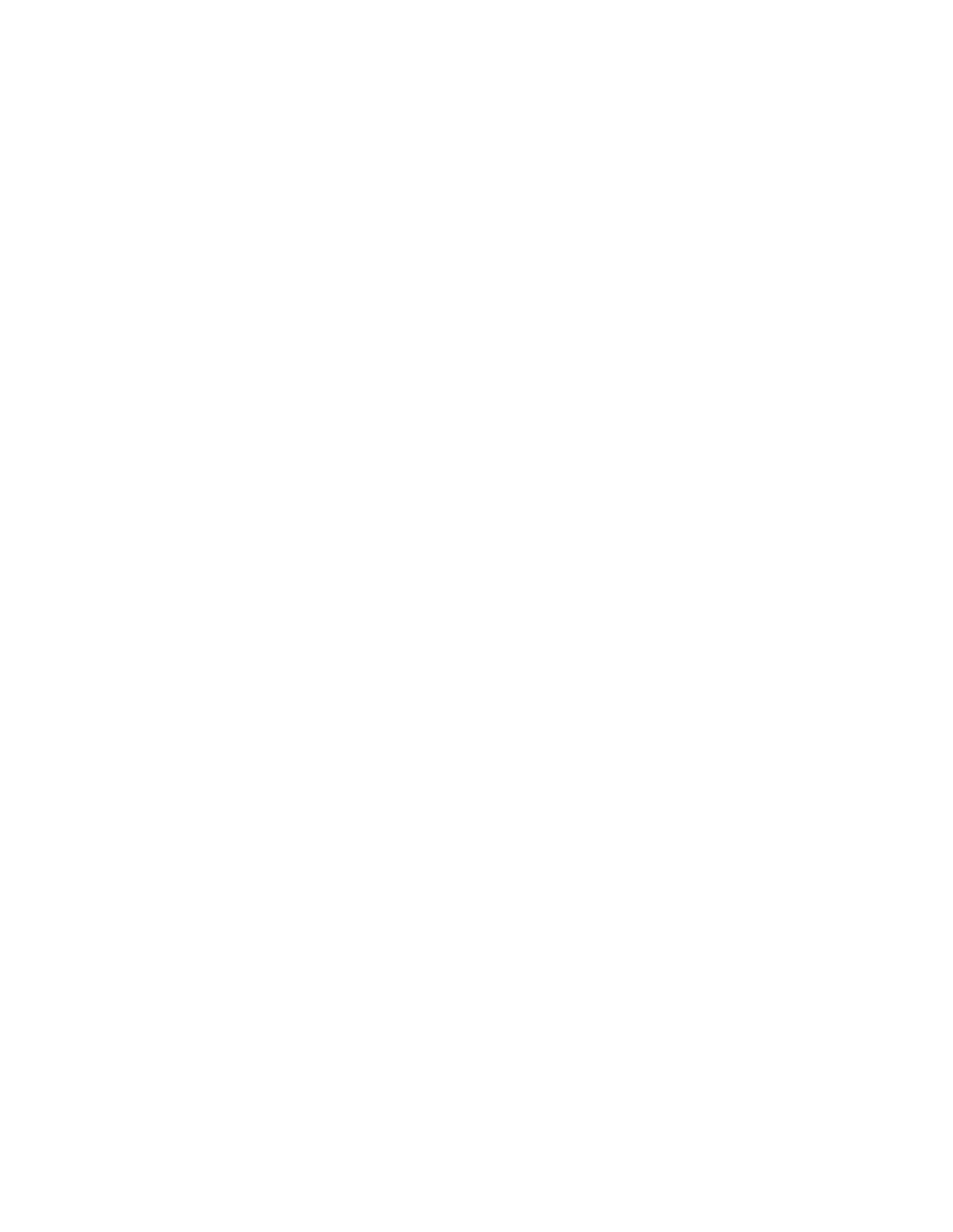### **KITE, Justice.**

[¶1] Jake Bradshaw was arrested for operating a motor vehicle while under the influence of alcohol and refused to submit to a breath test. The Wyoming Department of Transportation (WYDOT) notified him his driver's license would be suspended. Mr. Bradshaw requested a contested case hearing before the Office of Administrative Hearings (OAH). Based upon the evidence presented, the hearing officer upheld the suspension recommendation. Mr. Bradshaw appealed to the district court, which affirmed the OAH decision. He now appeals to this Court, claiming the OAH decision was arbitrary and capricious. We affirm.

#### **ISSUES**

[¶2] Mr. Bradshaw presents the following issue for our review:

Was the decision of the hearing officer arbitrary and capricious?

The State re-phrases the issue as follows:

Whether the decision of the hearing officer was supported by substantial evidence and whether it was arbitrary and capricious?

## **FACTS**

[¶3] At approximately 9:15 p.m. on February 12, 2004, Deputy Dwight McGuire of the Uinta County Sheriff's Department was driving north on Highway 413 near Lyman, Wyoming when he observed a pickup truck in a snow bank approximately forty-five feet off the northwest side of the highway. Deputy McGuire turned his vehicle around and headed back to check the pickup which appeared to have run off the road. As he stopped his vehicle, the driver of the pickup got out and walked toward him. Deputy McGuire recognized him as Jake Bradshaw.

[¶4] As Mr. Bradshaw approached, Deputy McGuire noticed he walked with a staggering gait. Deputy McGuire asked Mr. Bradshaw if he needed medical attention. Mr. Bradshaw indicated he was alright. Deputy McGuire noticed a strong odor of alcohol on Mr. Bradshaw's breath and that his speech was slurred. He asked Mr. Bradshaw if he had been drinking. Mr. Bradshaw responded he had "had a few." Deputy McGuire asked how many was a few and Mr. Bradshaw said he drank four to five shots of whiskey and some beer. Deputy McGuire asked if he had alcohol in his pickup truck and Mr.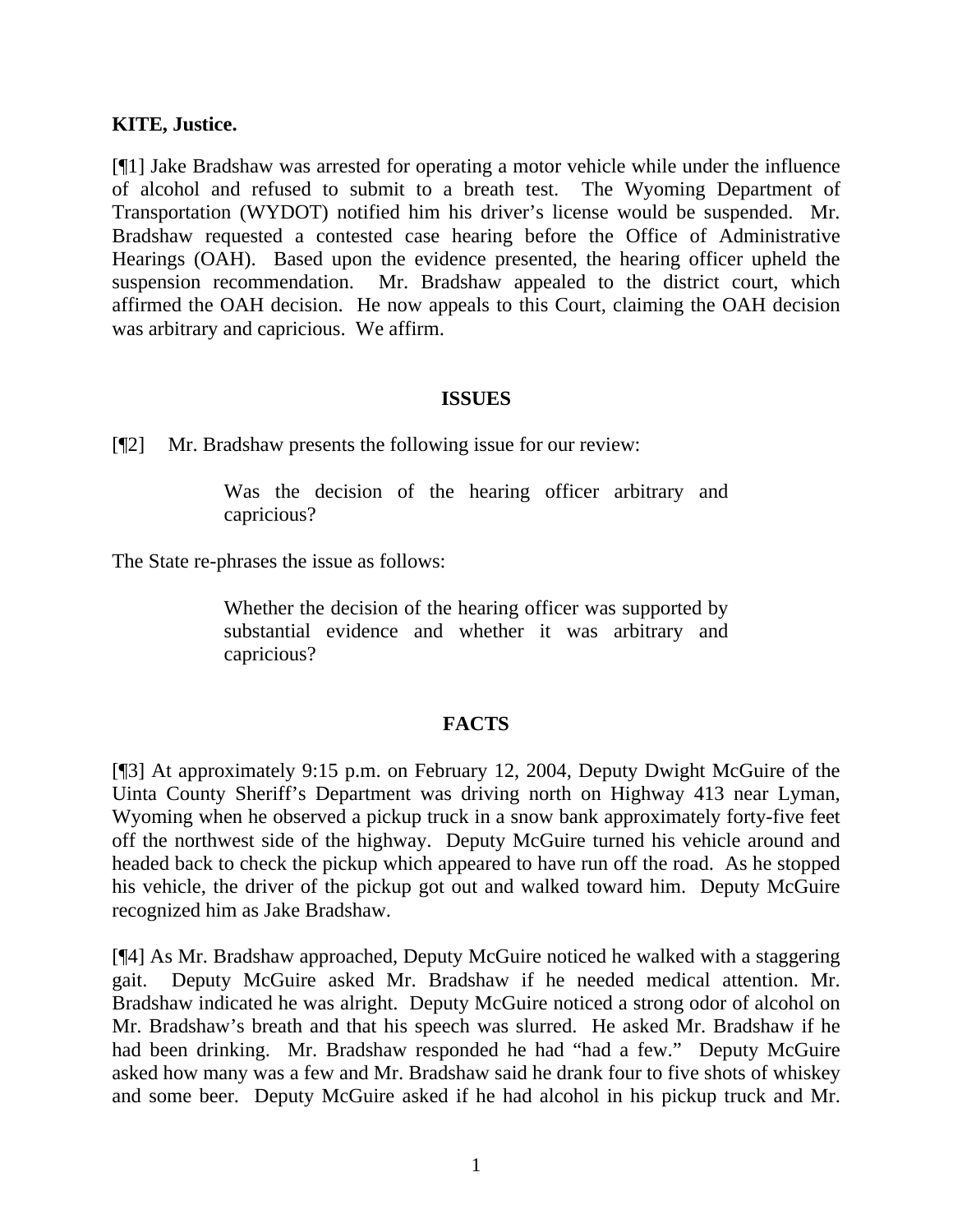Bradshaw said he had a case and a half of beer in his truck, but had been drinking at a bar in Lyman. He said he did not remember what time he started drinking, but had his last drink around 9:00 p.m.

[¶5] Deputy McGuire contacted dispatch and requested assistance. He then asked Mr. Bradshaw if he would submit to field sobriety tests. Mr. Bradshaw agreed and Deputy McGuire administered a series of tests, including the horizontal gaze nystagmus, walk and turn, one leg stand, alphabet recitation and counting. Deputy McGuire's report indicated Mr. Bradshaw was able to recite the alphabet as requested, but was unable to successfully complete the other tests.

[¶6] Wyoming Highway Patrol Trooper Hutchinson arrived on the scene as Deputy McGuire was conducting the field sobriety tests. Trooper Hutchinson re-administered the field tests and obtained the same results. Deputy McGuire advised Mr. Bradshaw concerning Wyoming's implied consent law<sup>[1](#page-3-0)</sup> and Mr. Bradshaw stated he would take the breath test. Upon arriving at the Lyman police station, however, Mr. Bradshaw refused the breath test. As a result of Mr. Bradshaw's refusal, Deputy McGuire confiscated his driver's license and issued a notice of suspension and temporary driver's license, set to expire within thirty days unless Mr. Bradshaw pleaded guilty to operating a motor vehicle under the influence of alcohol or requested a contested case hearing.

[¶7] On February 17, 2004, WYDOT notified Mr. Bradshaw it was recommending suspension of his driver's license for eighteen months<sup>[2](#page-3-1)</sup> in accordance with Wyo. Stat. Ann. § 31-6-102 (LexisNexis 2005) because of his refusal to submit to a breath test. Mr. Bradshaw requested a contested case hearing pursuant to Wyo. Stat. Ann. § 16-3- 101(b)(ii) (LexisNexis 2005). As a result of his request, the suspension of his license was stayed pending the outcome of the hearing.

<span id="page-3-0"></span> <sup>1</sup> Wyo. Stat. Ann. § 31-6-102 (LexisNexis 2005) provides in relevant part as follows:

<sup>(</sup>a) If arrested for an offense as defined by W.S. 31-5-233 [driving or having control of a vehicle while under the influence of intoxicating liquor]:

<sup>(</sup>i) Any person who drives or is in actual physical control of a motor vehicle upon a public street or highway in this state is deemed to have given consent, subject to the provisions of this act, to a chemical test or tests of his blood, breath or urine for the purpose of determining the alcohol concentration or controlled substance content of his blood. . . . \* \* \*

<sup>(</sup>ii) For tests required under this act, the arrested person shall be advised that:

<sup>(</sup>A) His failure to submit to all required chemical tests requested by the peace officer shall result in the suspension of his Wyoming driver's license or his privilege to operate a motor vehicle for a period of six (6) months for a first offense or eighteen (18) months for a second or subsequent offense . . . .

<span id="page-3-1"></span> $2^2$  Mr. Bradshaw's arrest on February 12, 2004, was his second offense for driving while under the influence of alcohol.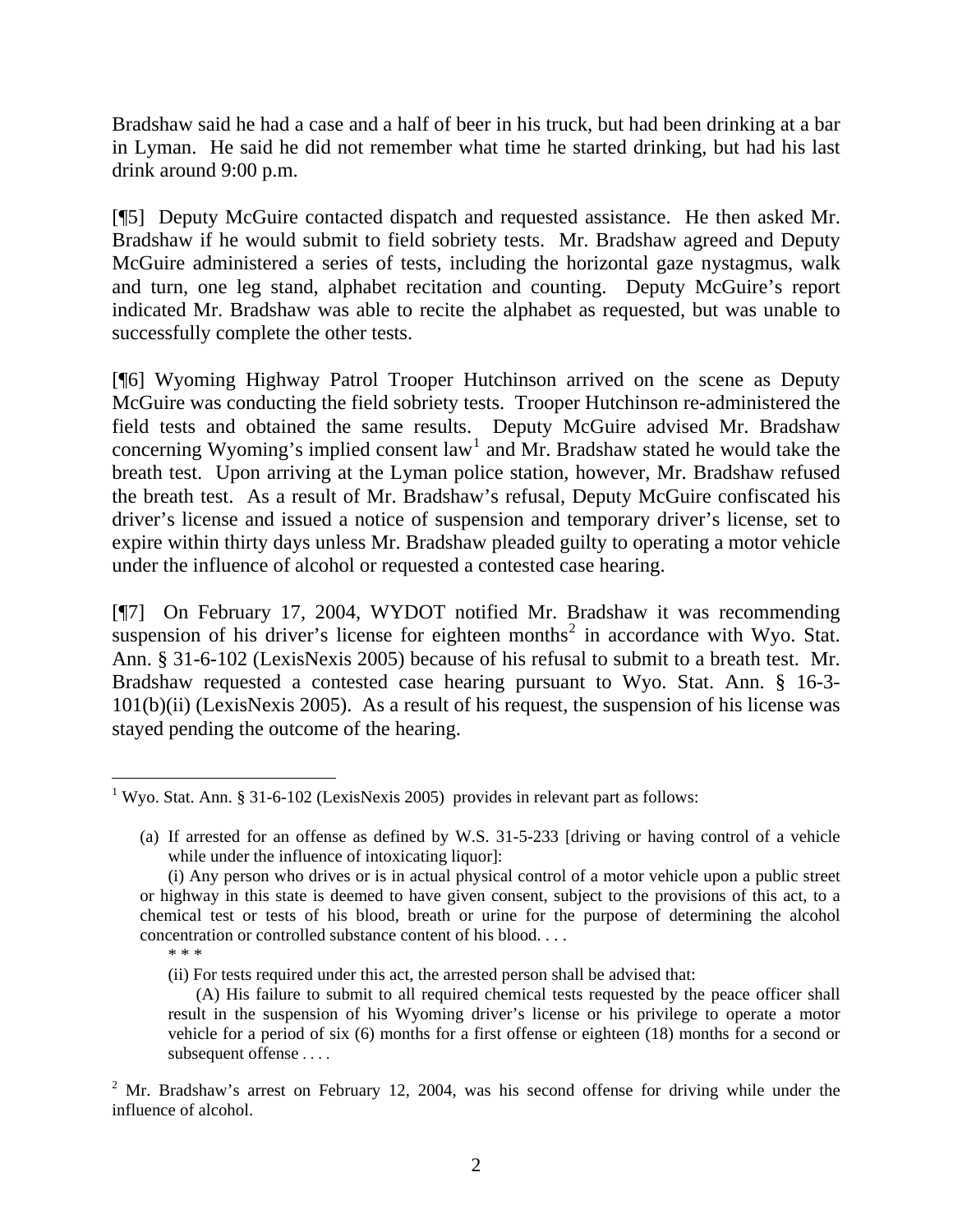[¶8] The OAH scheduled a contested case hearing for April 16, 2004. Mr. Bradshaw appeared at the hearing with his attorney and presented evidence, including a video tape of law enforcement booking him into the Uinta County Detention Center, intended to show he was not intoxicated. WYDOT did not appear at the hearing but submitted its certified record containing documentation relating to Mr. Bradshaw, including Deputy McGuire's signed statement and report. Several weeks after the hearing, Mr. Bradshaw submitted additional evidence in the form of an audio tape of Deputy McGuire's testimony in the related criminal case against Mr. Bradshaw. He claimed the audio tape showed the deputy was not qualified to administer or score the field sobriety tests and the test results should not be considered by the hearing officer. Upon consideration of all of the evidence, the hearing officer issued an order in which he concluded the preponderance of the evidence established the elements necessary to uphold an implied consent suspension.

[¶9] Mr. Bradshaw sought review of the administrative hearing officer's order in district court. He claimed the order was arbitrary and capricious because it made no determination and set forth no findings of fact concerning probable cause and did not mention the audio and video tapes he submitted as evidence. Concluding the administrative hearing officer's order was not arbitrary and capricious and his findings and conclusions adequately incorporated the element of probable cause, the district court affirmed.

# **STANDARD OF REVIEW**

 [¶10] This Court affords no special deference to district court decisions when it reviews matters initiated before an administrative agency; rather, we review the case as if it came directly from the administrative agency. *Bush v. State ex rel. Wyo. Workers' Comp. Div.,*  2005 WY 120, ¶ 4, 120 P.3d 176, 178 (Wyo. 2005). The scope of our review is defined by Wyo. Stat. Ann. § 16-3-114(c) (LexisNexis 2005), which provides as follows:

> (c) To the extent necessary to make a decision and when presented, the reviewing court shall decide all relevant questions of law, interpret constitutional and statutory provisions, and determine the meaning or applicability of the terms of an agency action. In making the following determinations, the court shall review the whole record or those parts of it cited by a party and due account shall be taken of the rule of prejudicial error. The reviewing court shall:

> (i) Compel agency action unlawfully withheld or unreasonably delayed; and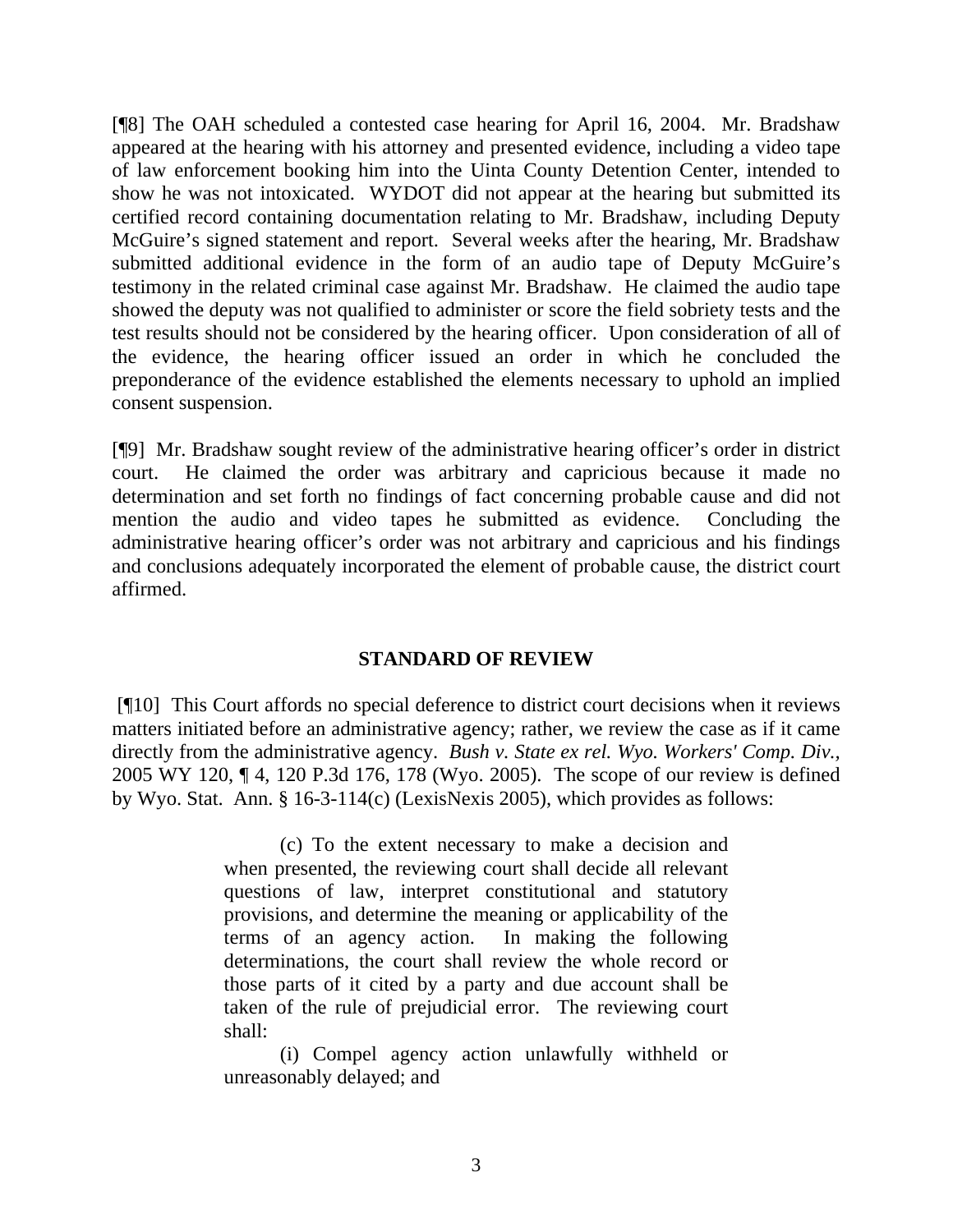(ii) Hold unlawful and set aside agency action, findings and conclusions found to be:

(A) Arbitrary, capricious, an abuse of discretion or otherwise not in accordance with law;

(B) Contrary to constitutional right, power, privilege or immunity;

(C) In excess of statutory jurisdiction, authority or limitations or lacking statutory right;

(D) Without observance of procedure required by law; or

(E) Unsupported by substantial evidence in a case reviewed on the record of an agency hearing provided by statute.

[¶11] Where both parties present evidence at an administrative hearing, we review the entire record to determine if the agency findings are supported by substantial evidence. *Bush*, ¶ 5, 120 P.3d at 179. Substantial evidence in this context is such relevant evidence as a reasonable mind might accept as adequate to support a conclusion. *Id*. Findings of fact are supported by substantial evidence if, from the evidence preserved in the record, we can conclude a reasonable mind might accept the evidence as adequate to support the agency findings. *Id*.

# **DISCUSSION**

[¶12] Mr. Bradshaw contends the administrative hearing officer was required by Wyo. Stat. Ann. § 31-6-103 (LexisNexis 2005) to determine whether Deputy McGuire had probable cause to believe he had been driving under the influence of alcohol. Because the hearing officer's order contains no findings or conclusions concerning probable cause, and does not even mention the audio and video tapes he submitted as evidence, Mr. Bradshaw contends it does not comply with Wyo. Stat. Ann. § 16-3-110 (LexisNexis 2005), which requires a concise and explicit statement of the underlying facts supporting the findings of fact. Without a concise and explicit statement of the underlying facts supporting a probable cause finding, he argues, this court cannot follow the agency's reasoning from its factual findings to its legal conclusions and the order must be set aside.

[¶13] In the event this Court concludes the findings are sufficient to support the order, Mr. Bradshaw argues the decision still must be reversed because Deputy McGuire did not have probable cause to make an arrest. He claims the evidence presented showed only that he drove off the snow-covered highway at night and became stuck while talking on his cell phone; he walked with a staggered gait through ankle deep snow as he approached Deputy McGuire; his eyes were watering on a cold windy night; and he smelled of and admitted he had consumed alcohol. Although Deputy McGuire testified he administered field sobriety tests, Mr. Bradshaw contends evidence of the tests was not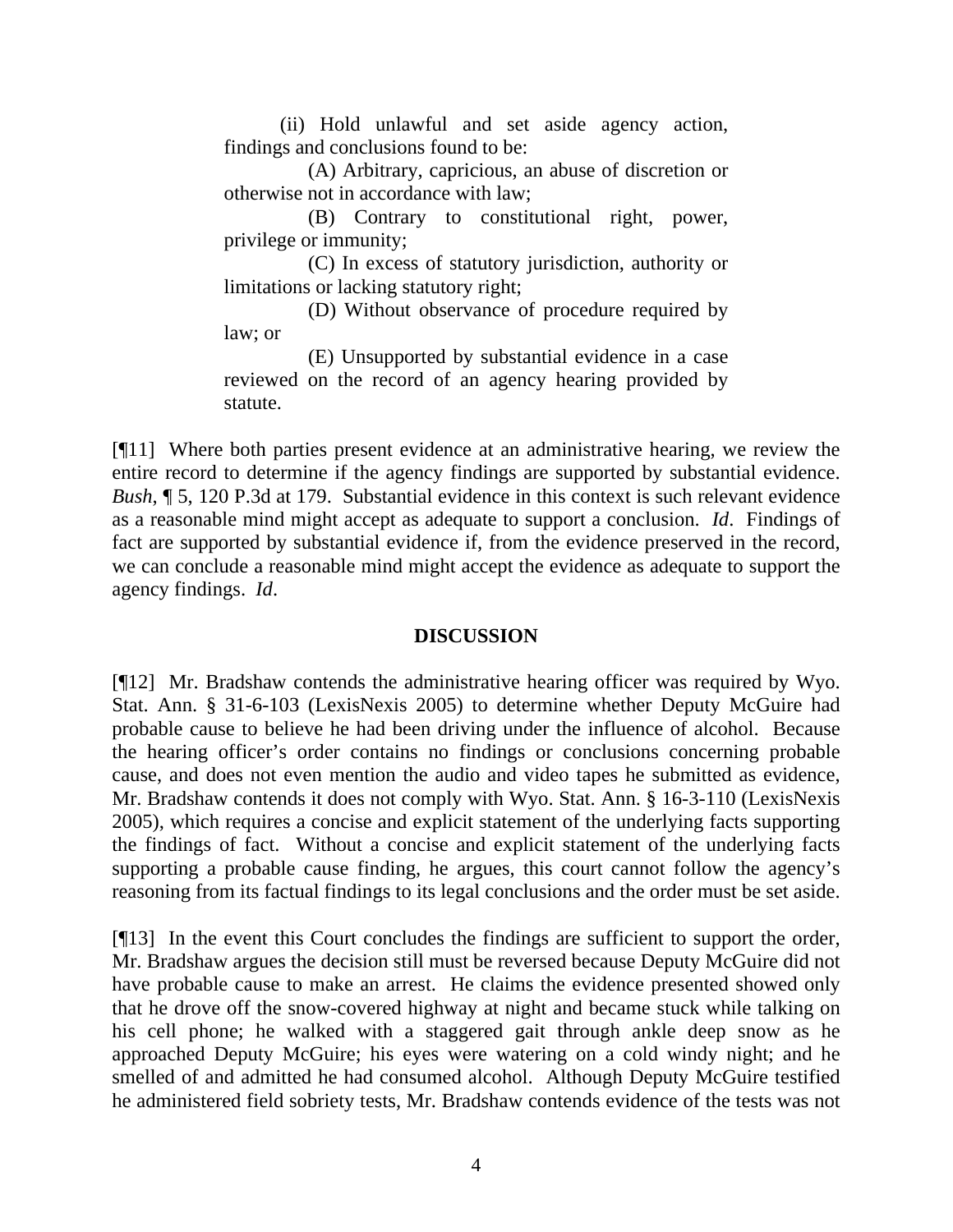admissible because Deputy McGuire's testimony in the related criminal case showed he was not qualified to administer and score the tests. Mr. Bradshaw argues these facts, together with the complete lack of evidence that Deputy McGuire observed him driving erratically, his eyes were red or blood-shot, he had any difficulty responding to the deputy, or he slurred his words or staggered during the booking procedure compel reversal of the district court's order affirming the hearing officer's order.

[¶14] We begin our discussion by addressing Mr. Bradshaw's claim that the hearing officer's order contains neither a finding of probable cause nor a sufficiently clear and explicit statement of the underlying facts to support a probable cause finding. Section 16-3-110 sets forth an agency's duty to support its action with sufficient factual findings:

> A final decision or order adverse to a party in a contested case shall be in writing or dictated into the record. The final decision shall include findings of fact and conclusions of law separately stated. Findings of fact if set forth in statutory language, shall be accompanied by a concise and explicit statement of the underlying facts supporting the findings.

Addressing this provision, we have said:

A hearing officer is required to support his conclusions with adequate findings of fact. A hearing officer has "the duty to make findings of basic facts upon all of the material issues in the proceeding and upon which its ultimate findings of fact or conclusions are based. Unless that is done there is no rational basis for judicial review." *Pan Am. Petroleum Corp. v. Wyoming Oil and Gas Conservation Comm'n*, 446 P.2d 550, 555 (Wyo.1968). In order for this Court to have a rational basis upon which to conduct a review:

> All of the material evidence offered by the parties must be carefully weighed by the agency as the trier of the facts; conflicts in the evidence must be resolved, and the underlying or basic facts which prompt the ultimate conclusion on issues of fact drawn by the agency in sustaining the prima facie case made, or in rejecting it for the reason it has been satisfactorily met or rebutted by countervailing evidence, must be sufficiently set forth in the decision rendered. *Id*. at 557.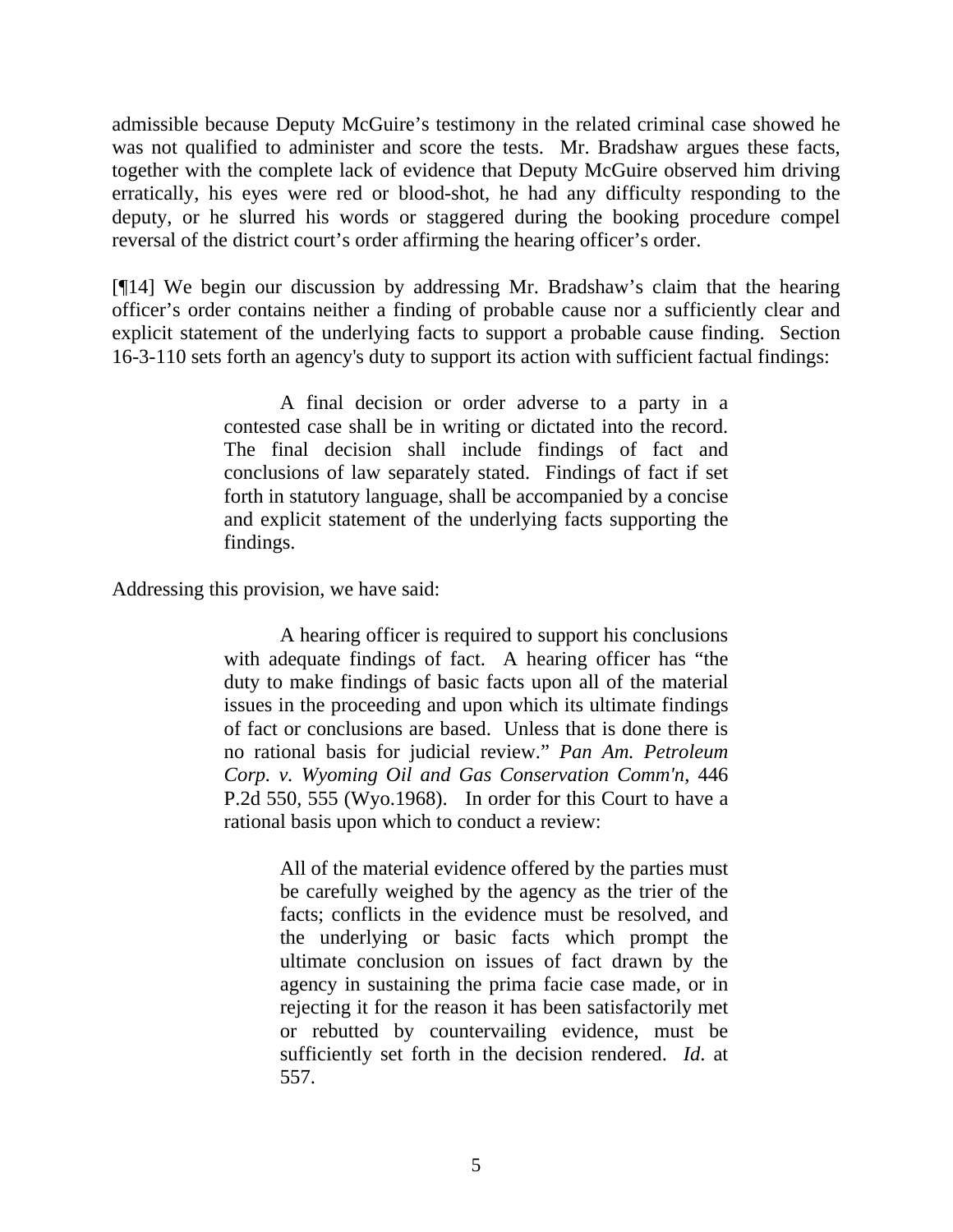*Bush,* ¶ 9, 120 P.3d at 180 (some citations omitted).

[¶15] The order in Mr. Bradshaw's case contained the following findings of fact pertinent to the issue of probable cause: Deputy McGuire observed Mr. Bradshaw's pickup truck stuck in a snow bank forty-five feet off the side of the highway; Deputy McGuire observed that Mr. Bradshaw walked with a staggering gait, slurred his words when he spoke and smelled of alcohol; Mr. Bradshaw admitted he had consumed four or five shots of whiskey and some beer; Mr. Bradshaw agreed to submit to field sobriety tests which were conducted first by Deputy McGuire and again by Trooper Hutchinson with the same results; after being advised of the implied consent law, Mr. Bradshaw refused to submit to a breath test. In addition to these findings of fact, the order contained the following conclusion relevant to the issue of probable cause:

> For the reasons set forth, the Office concludes that [WYDOT] has established, by a preponderance of the evidence, all elements necessary to uphold an implied consent suspension pursuant to W.S. 31-6-102(d) and 31-6-107.

[¶16] The statutory provisions referenced by the hearing officer provide as follows:

## **§ 31-6-102. Test to determine alcoholic or controlled substance content of blood; suspension of license.**

**\* \* \*** 

(d) If a person under arrest refuses upon the request of a peace officer to submit to a chemical test designated by the agency employing the peace officer . . . , none shall be given except in cases where serious bodily injury or death has resulted. The peace officer shall submit his signed statement to the department. The statement submitted by the officer shall contain:

(i) His probable cause to believe the arrested person was driving or in actual physical control of a motor vehicle:

(A) On a public street or highway in this state;

(B) In violation of W.S. 31-5-233(b) or any other law prohibiting driving under the influence as defined by W.S.  $31-5-233(a)(v)$ ; and

(ii) That the person refused to submit to the test upon the request of the peace officer.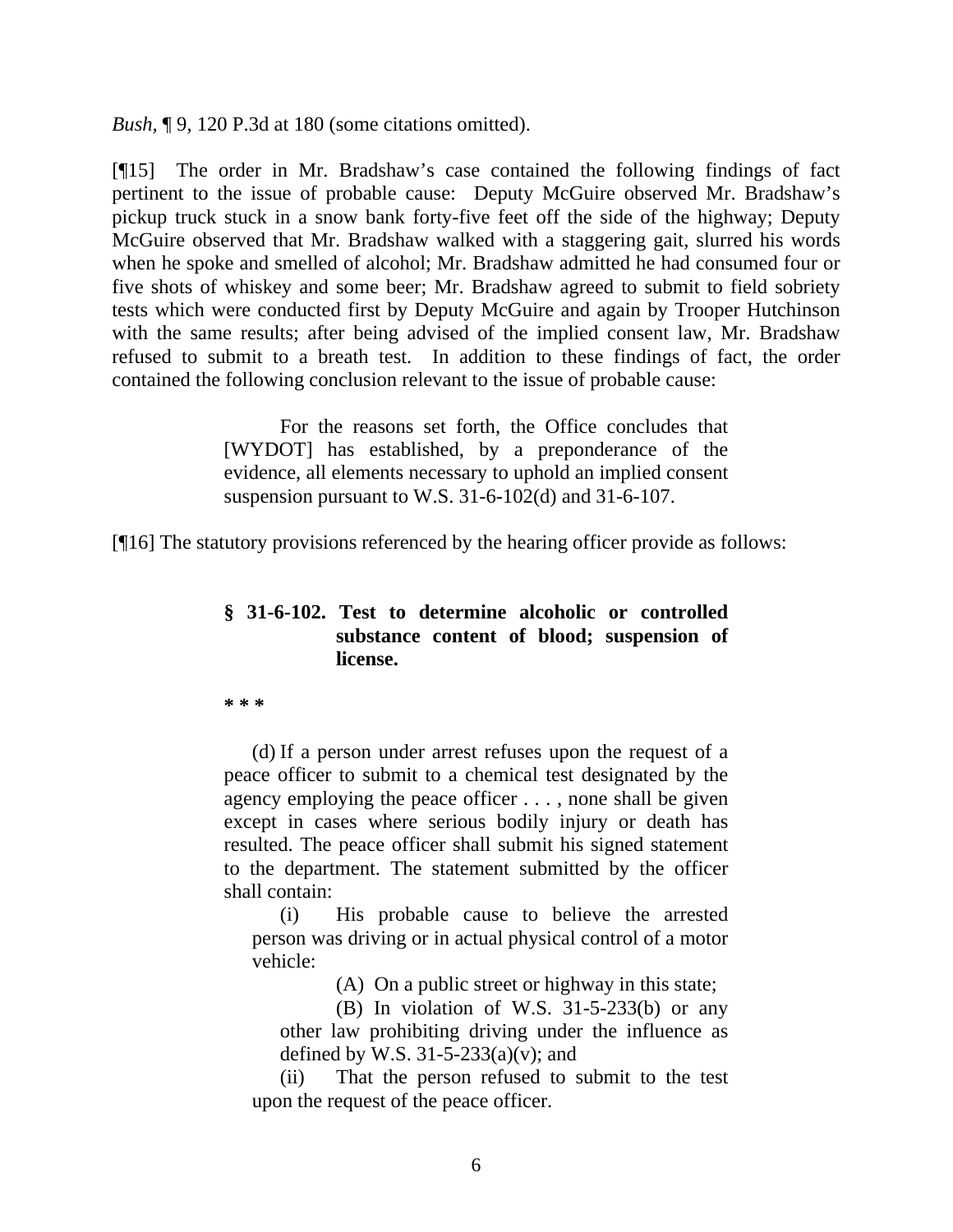## **§ 31-6-107. Penalty for refusal to submit to chemical testing.**

(a) Upon receipt of the statement provided for under W.S. 31-6-102(d), the department, *subject to review as provided in this act*, shall suspend the person's Wyoming driver's license or his privilege to operate a motor vehicle in this state as follows: \* \* \*

(emphasis added). The review referenced in the above provision is described in Wyo. Stat. Ann. § 31-6-103 of the act in relevant part as follows:

> (b) The scope of a hearing for the purposes of this act shall cover the issues of whether a peace officer had probable cause to believe the arrested person had been driving or was in actual physical control of a motor vehicle upon a public street or highway in this state . . ., whether the person was placed under arrest, whether he refused to submit to a test upon request of the peace officer . . . and whether . . . he had been advised that his Wyoming driver's license or privilege to operate a motor vehicle shall be suspended for the period provided by W.S. 31-6-107 if he refused to submit to a test . . ..

[¶17] In accordance with these provisions, upon Mr. Bradshaw's refusal to submit to a breath test, Deputy McGuire submitted a signed statement containing his probable cause to believe Mr. Bradshaw was driving or in actual physical control of a motor vehicle on Highway 413 while under the influence of alcohol. The statement included the fact that Mr. Bradshaw's pickup truck appeared to have run off the road and was stuck in a snow drift, he walked with a staggered gait, his speech was slurred, his breath smelled of alcohol and he admitted to having consumed several shots of whiskey and some beer, the last of which he said he consumed only fifteen minutes before Deputy McGuire came upon his stuck vehicle. The statement of probable cause also included the fact that Mr. Bradshaw was able to successfully perform only one of five field sobriety tests conducted first by Deputy McGuire and then again by Trooper Hutchinson. Finally, the statement of probable cause included the fact that Mr. Bradshaw refused to submit to chemical testing.

[¶18] We have said a license revocation proceeding is civil in nature and probable cause must be proven in such a proceeding by a preponderance of the evidence. *State Dep't of Revenue & Taxation v. Hull*, 751 P.2d 351 (Wyo. 1988). A license suspension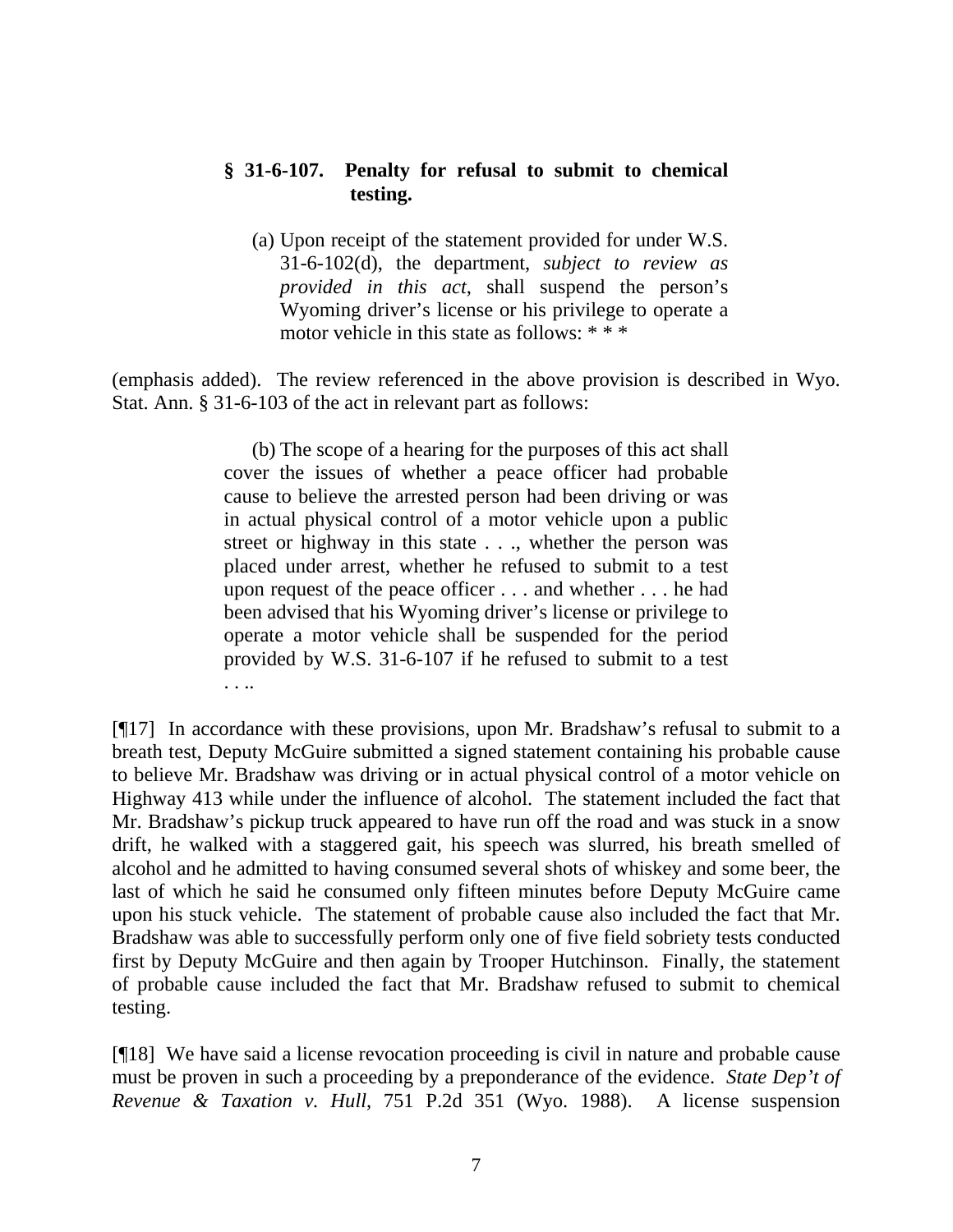proceeding is likewise civil in nature and the same preponderance of the evidence standard applies. Probable cause for a warrantless arrest exists when, under the totality of the circumstances, a prudent, reasonable, and cautious peace officer would be led to believe that a crime has been or is being committed and the individual arrested is the perpetrator. *Smith v. State ex rel. Wyo. Dep't of Transp*., 11 P.3d 931, 937 (Wyo. 2000).

[¶19] Although the order does not contain the words "probable cause," it does set forth findings of fact sufficient to establish that probable cause existed. From those facts, the hearing officer concluded the preponderance of the evidence demonstrated "all elements necessary" to uphold an implied consent suspension. As reflected in the statutes quoted above, one of the elements necessary to uphold the implied consent suspension was that Deputy McGuire had probable cause to believe Mr. Bradshaw had been driving his vehicle under the influence of alcohol. While it may be preferable for hearing officers to make a specific finding concerning the element of probable cause, we hold the hearing officer's findings and conclusions in this case were sufficient to allow review. It is clear that one of the elements necessary to uphold an implied consent suspension is probable cause and the order sets forth sufficient factual findings to demonstrate probable cause. His conclusion that the preponderance of the evidence demonstrated "all elements necessary" to uphold the suspension incorporated the probable cause element.

[¶20] Mr. Bradshaw argues next that the decision must be reversed because Deputy McGuire did not have probable cause to believe he was operating a motor vehicle while under the influence of alcohol. He contends evidence of the field sobriety tests was not admissible and the remaining evidence was insufficient to establish probable cause. We begin with Mr. Bradshaw's claim that evidence of the field sobriety tests was not admissible.

[¶21] Citing *Smith*, 11 P.3d at 935, and *Griffin v. State*, 2002 WY 82, ¶ 12, 47 P.3d 194, 197 (Wyo. 2002), Mr. Bradshaw asserts evidence concerning field sobriety tests is admissible only if the evidence establishes the tests were properly administered by a qualified person. Contending Deputy McGuire was not qualified to administer the tests, Mr. Bradshaw points to the audio tape of the deputy's testimony during the motion hearing in the related criminal case in which he said he did not assign points to Mr. Bradshaw's performance on the horizontal gaze nystagmus, walk and turn, and one leg stand tests and did not know how many points were required to fail the tests. Other than Mr. Bradshaw's unsupported assertion that points are supposed to be assigned and some number of points determines a pass or fail, there is nothing in the record establishing the existence of or criteria for such a point system. Even with such evidence, Mr. Bradshaw's claim would fail. In *Smith*, 11 P.3d at 936, faced with similar claimed deficiencies in the manner in which field sobriety tests were administered, we held such deficiencies go to the weight of the evidence and not its admissibility.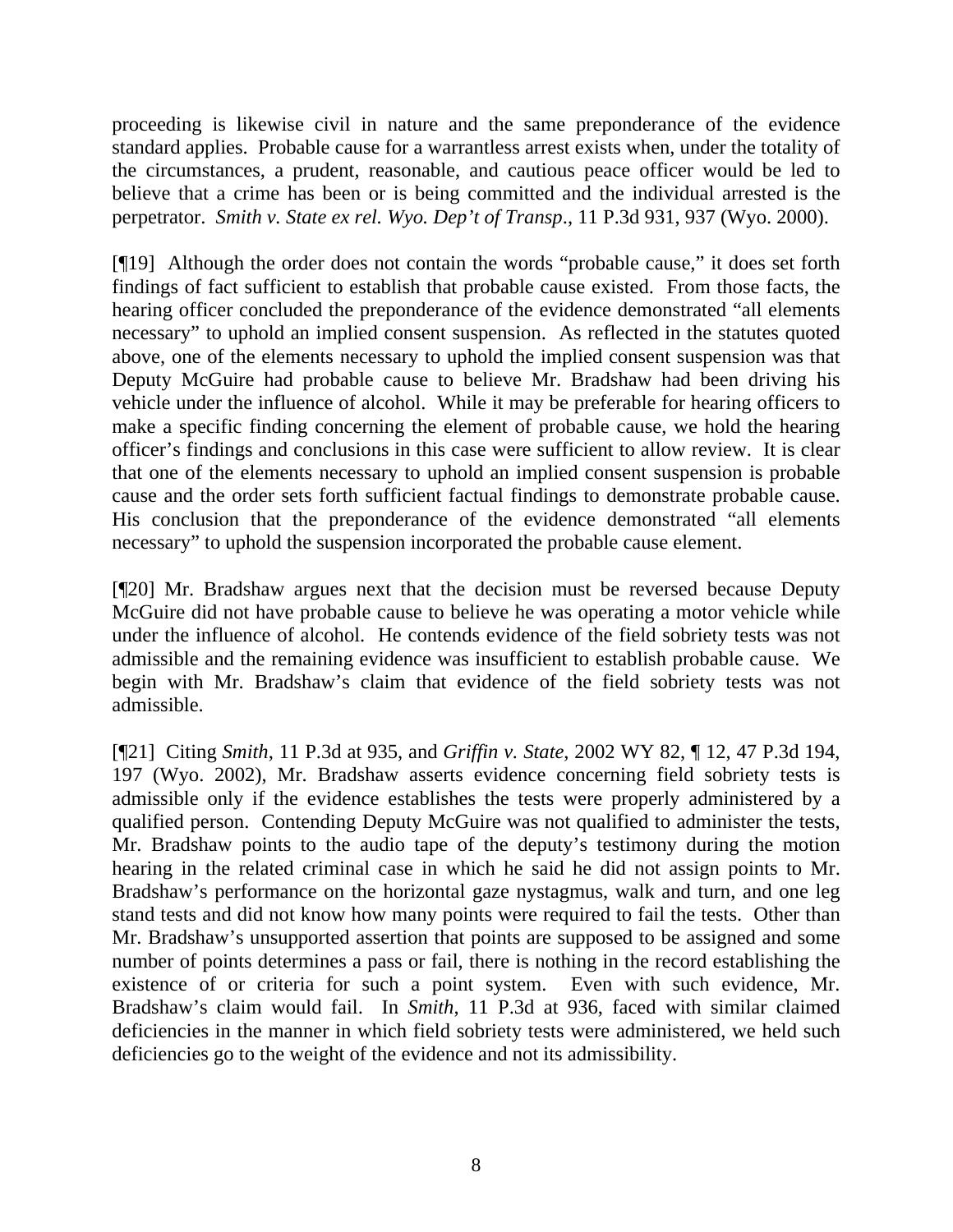[¶22] Moreover, in *Smith* and *Griffin* we held evidence similar to that presented in Mr. Bradshaw's case was sufficient to establish the officers were qualified to administer the tests. In *Griffin*, the officer testified he had three years of law enforcement experience; received additional certification; received training for the tests based on the NHSTA from the Wyoming Law Enforcement Academy; and received additional instruction from the Rawlins Police Department. The officer's qualifications in *Smith*, 11 P.3d at 936, were similar. In both cases, the officers explained how the tests were supposed to be administered, how they were actually administered and how they determined the results. We held this testimony was sufficient to establish the officers were qualified to administer the field sobriety tests and evidence concerning the tests was properly admitted.

[¶23] In the present case, evidence was presented that Deputy McGuire had nearly five years experience in law enforcement, went through two days of training in the administration of field sobriety tests at the Wyoming Law Enforcement Academy two and one-half years before the incident with Mr. Bradshaw, received additional training approximately one and one-half years before and participated in additional instruction with fellow Uinta County deputies. Evidence was also presented concerning how Deputy McGuire administered the field sobriety tests and determined the results. Applying *Smith* and *Griffin*, this evidence was sufficient to show Deputy McGuire was qualified to administer the field tests.

[¶24] We turn to Mr. Bradshaw's claim the evidence was insufficient to establish probable cause. The party challenging the sufficiency of the evidence has the burden of demonstrating the agency's decision was not supported by substantial evidence. *Smith,*  11 P.3d at 937*.*

> Probable cause for a warrantless arrest exists when, under the totality of the circumstances, a prudent, reasonable, and cautious peace officer would be led to believe that a crime has been or is being committed and that the individual arrested is the perpetrator. As its name implies, probable cause involves probabilities. These are factual, practical considerations of everyday life on which reasonable, prudent people, not legal technicians, act.

# *Id*.

[¶25] Deputy McGuire's determination that he had probable cause to believe Mr. Bradshaw was operating a motor vehicle while intoxicated was based on his observation that the pickup appeared to have run off the road, Mr. Bradshaw's speech was slurred and he walked with a staggering gait, he smelled of alcohol, and he admitted he drank a considerable quantity of alcohol, the last of which he consumed just minutes before